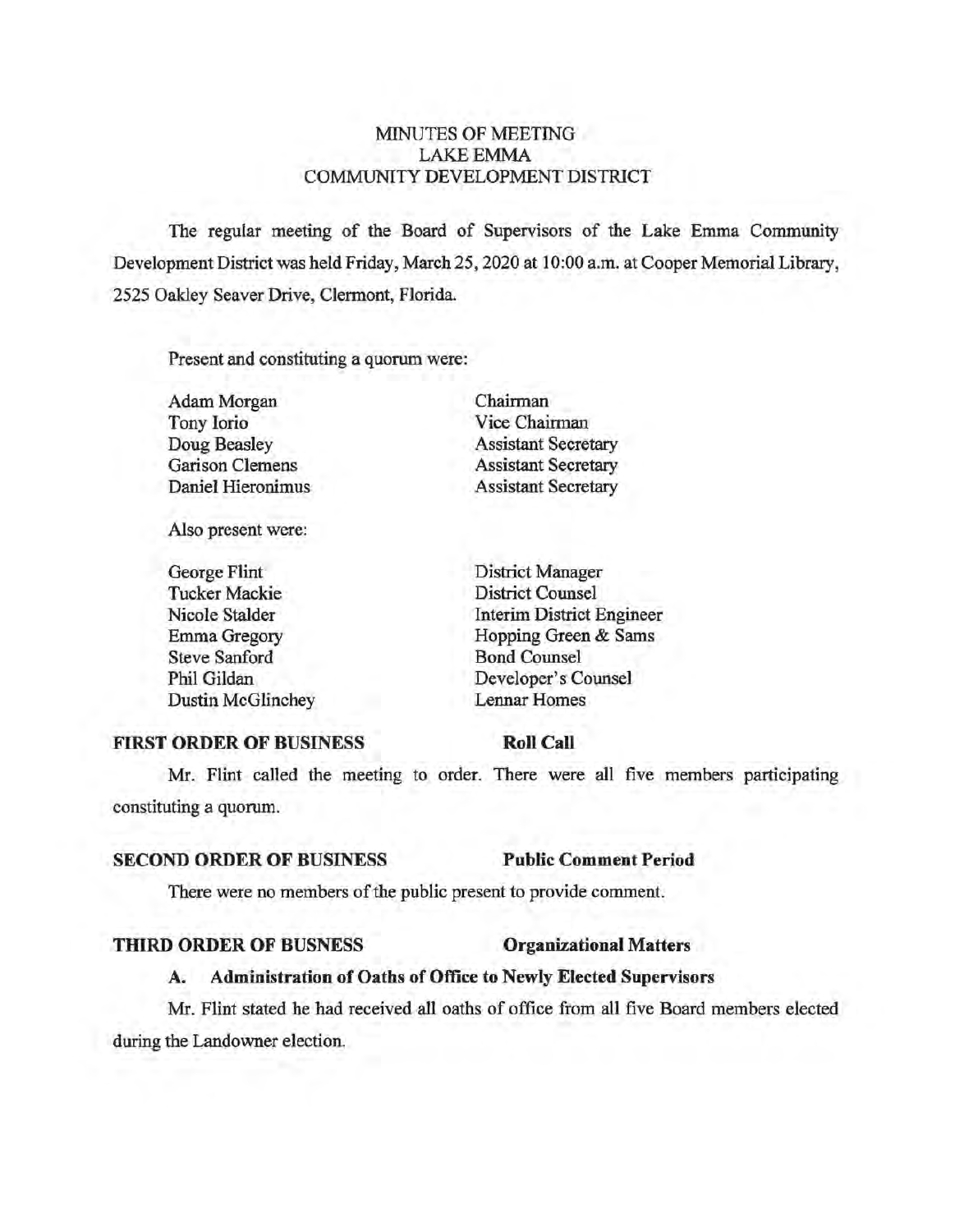# **B. Consideration of Resolution 2020-24 Canvassing and Certifying the Results of Landowners' Election**

Mr. Flint stated the Board is required within 90 days of the establishment of the District to hold a Landowners' Election which took place on February 28, 2020. Mr. Iorio and Mr. Beasley both received 270 votes for a four year term. Mr. Clemens, Mr. Morgan, and Mr. Hieronimus received 260 votes for a two-year term.

> On MOTION by Mr. Iorio, seconded by Mr. Morgan, with all in favor, Resolution 2020-24 Canvassing and Certifying the Results of the Landowner's Election, was approved.

# **C. Election of Officers**

Mr. Flint stated that the Board had previously elected Officers but they had a Landowner's Election since the Organizational meeting, so they are required to elect Officers again.

# **D. Consideration of Resolution 2020-25 Electing Officers**

Mr. Flint stated this can be handled as one motion or we can take each seat individually. The Board chose to do one motion electing Mr. Morgan as Chairman, Mr. Iorio as Vice-Chairman, Mr. Beasley, Mr. Clemens, and Mr. Hieronimus as Assistant Secretaries, Mr. Flint as Secretary, and Mr. Lovera as Treasurer.

> On MOTION by Mr. Morgan, seconded by Mr. Iorio, with all in favor, Resolution 2020-25 Electing Officers with Mr. Morgan as Chairman, Mr. Iorio as Vice Chairman, Mr. Beasley, Mr. Clemens, Mr. Hieronimus as Assistant Secretaries, Mr. Flint as Secretary, and Mr. Lovera as Treasurer, was approved.

**FOURTH ORDER OF BUSINESS Approval of Minutes of the February 7, 2020 Organizational Meeting and Acceptance of Minutes of February 28, 2020 Landowners' Meeting** 

Mr. Flint presented the minutes of the February 7, 2020 Board meeting and the February 28, 2020 landowners' meeting. He asked for any questions, changes, or comments on the minutes. The Board had no changes to the minutes.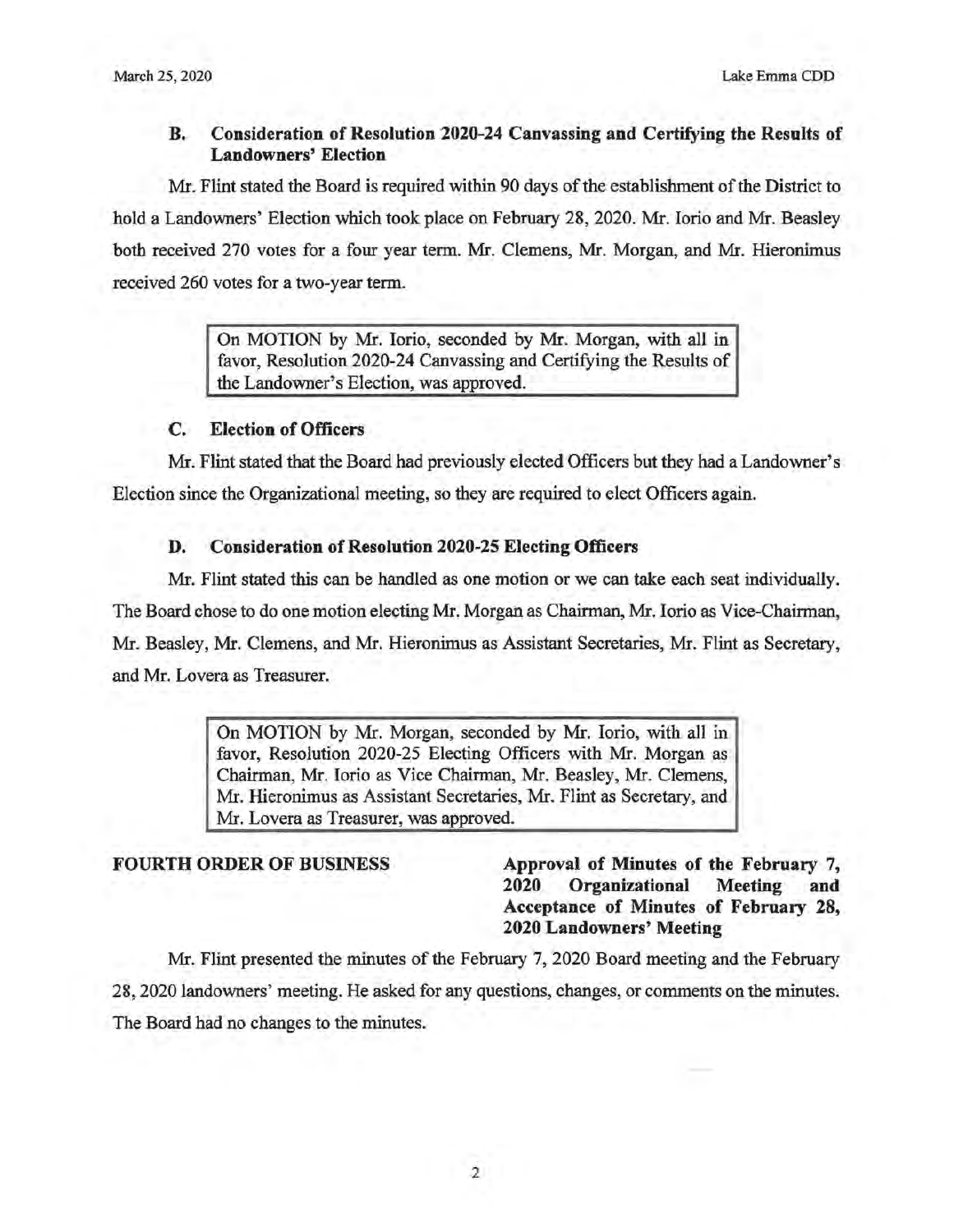On MOTION by Mr. Iorio, seconded by Mr. Morgan, with all in favor, Approval of the Minutes of the February 7, 2020 Board of Supervisors Organizational Meeting and the February 28, 2020 Landowner's Meeting, was approved.

# **FIFTH ORDER OF BUSINESS Ranking of Proposals for District Engineering Services and Selection of District Engineer**

Mr. Flint stated at the last meeting the Board hired Dewberrry as the Interim Engineer and authorized them to issue and RFQ under the CC&A requirements for Engineering Services. One response was received from Dewberry. Mr. Flint noted they could accept the proposal or rebid the engineering services. Mr. Iorio moved to accept the proposal from Dewberry.

> On MOTION by Mr. Iorio, seconded by Mr. Morgan, with all in favor, Ranking of Proposals for District Engineering Services and Selecting the District Engineer as Dewberry, was approved.

### **SIXTH ORDER OF BUSINESS Public Hearings**

Mr. Flint asked for a motion to open the Public Hearings.

On MOTION by Mr. Iorio, seconded by Mr. Morgan, with all in favor, Opening the Public Hearings, was approved.

## **A. Rules of Procedure**

### i. **Consideration of Resolution 2020-26 Adopting the District's Rules of Procedure**

Mr. Flint stated that the Board had seen the version of this resolution at the Organizational Meeting when they were authorized to advertise the public hearings. Ms. Mackie noted that these are revised and have been re-circulated and this version incorporates all of the additional changes, and sets forth the procedures the District will follow with respect to several larger topics. The topics included holding of meetings, advertisements, rulemaking, and competitive purchase. Mr. Flint noted for the record that no members of the public were present to provide comment or testimony.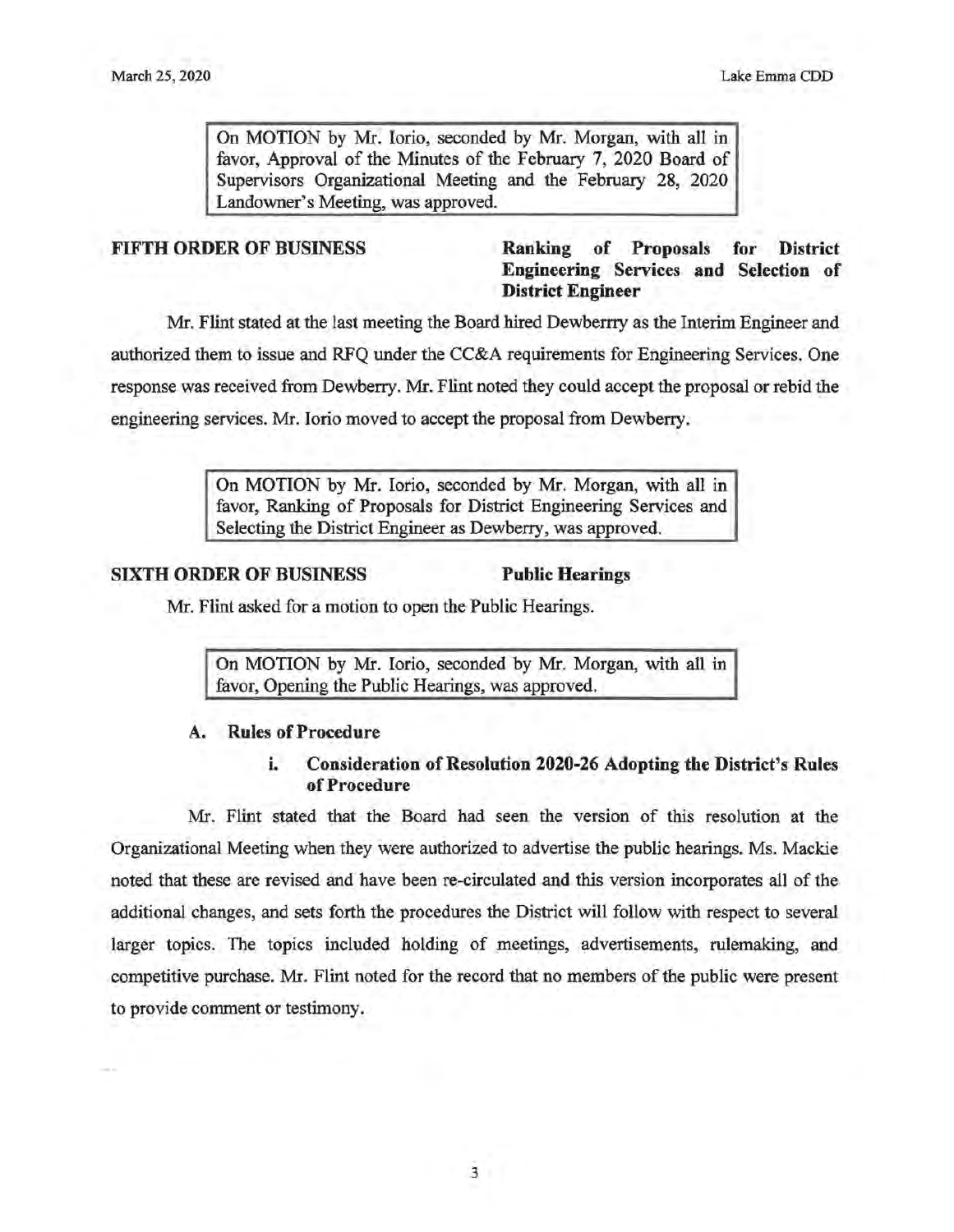On MOTION by Mr. Morgan, seconded by Mr. Iorio, with all in favor, Resolution 2020-26 Adopting the District's Rules of Procedures, was approved.

### **B. Uniform Method of Collection**

# i. **Consideration of Resolution 2020-27 Expressing the District's Intent to Utilize the Uniform Method of Collection**

Mr. Flint stated that Chapter 197 authorizes the District to use the tax bill as the collection method for the operating and maintenance and debt service assessments. A public hearing process to express the intent to use this method is required. Mr. Flint noted that no members of the public were present to provide comment.

> On MOTION by Mr. Iorio, seconded by Mr. Morgan, with all in favor, Resolution 2020-27 Expressing the District's Intent to Utilize the Uniform Method of Collection, was approved.

### **C. Fiscal Year 2020 Budget**

# i. **Consideration of Resolution 2020-28 Adopting the Fiscal Year 2020 Budget and Relating to the Annual Appropriations**

Mr. Flint stated the Board previously approved a proposed budget and set March 25, 2020 as the date, place and time for the public hearing for its final consideration. The budget contemplates that it would be funded under a Developer Funding Agreement between Lennar and the CDD. The Board had no changes to the budget.

> On MOTION by Mr. Morgan, seconded by Mr. Iorio, with all in favor, Resolution 2020-28 Adopting the Fiscal Year 2020 Budget and Relating of the Annual Appropriations, was approved.

Mr. Flint asked for a motion to close the Public Hearings.

On MOTION by Mr. Iorio, seconded by Mr. Morgan, with all in favor, Closing the Public Hearing, was approved.

# **SEVENTH ORDER OF BUSINESS Financing Matters**

# **A. Consideration of Engineer's Report**

Mr. Flint noted that the report was prepared by Dewberry as the Interim District Engineer, and now as the District Engineer. Ms. Mackie noted that what the Board needed to approve today was the preliminary drafts of both the Engineer's Report included in the agenda package and the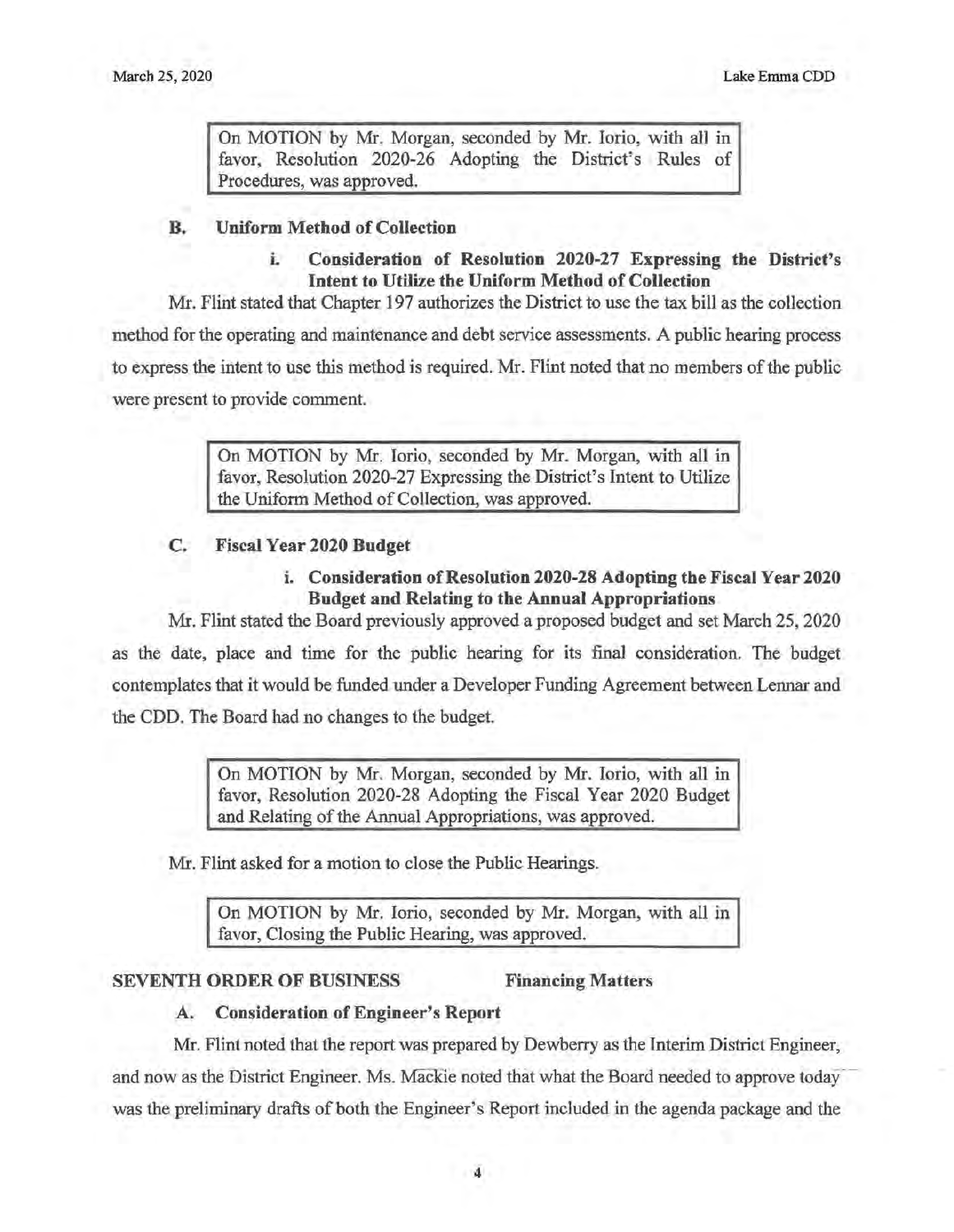March 25, 2020 Lake Emma CDD

Master Assessment Methodology Report. It should be noted that Dewberry's report goes through the entirety of the CIP for the entire District. The sum total in the exhibit was a total of\$35,000, 175. The Assessment process that is being kicked off today is only levying a Master Assessment over Phases 1 and 2. Of the \$35 million, roughly \$14.2 million is associated with the Phase 1 and Phase 2 costs. The only land that will be subject to the lien at the end of the 170 process beginning today, and will end with the Public Hearing to be scheduled, the only lands subject to the lien are the liens owned by Lennar, the Landowner within Phases 1 and 2.

Mr. Stalder noted the report is for the entirety of the community and includes all Phases. It is the Master Report that includes a breakdown of the lot sizes per phase as well as how many units are in each of those Phases. It details what is included within the Master Project, including the infrastructure which is the onsite public roadways, the water, and sanitary distribution and collection systems, off-site roadway improvements as well as off-site utility improvement, the master stormwater management, landscaping and hardscaping, electrical conduit systems. In several different tables it lists who will own and maintain the items at the end. The stormwater portion is broken out in a separate table as they are located per phase. The exhibits include overall plans, the utilities layout, storm water layout, off-site improvements, and the legal descriptions of the entire property as provided. The costs are for the Master Project which includes all six phases and the 15 % contingency on all six of those phases.

Mr. Flint asked for any questions. Mr. Iorio asked on the off-site, being that there are some improvements for the total project that are going to be part of future maintenance which FDOT, should that be noted in the proposal only to the maintenance entity. Ms. Stalder stated she had never included off-sites in the ownership and maintenance. Ms. Mackie stated she did not see where it was a separate category. Ms. Stalder asked Mr. Iorio to clarify that parts were FDOT. Mr. Iorio stated that when improvements get done on that intersection at Lake Emma and US-19, there will be portions that will be Lake County on Lake Emma, and as it transitions into improvements for the FDOT portions they will be within the state rights. He wanted to make sure that it was understood, that US-19 is state road not a county road. The only county road they were talking about there would be the Lake Emma roadway. Ms. Mackie stated suggested that Ms. Stalder include FDOT in Table 3.

#### **B. Consideration of Master Assessment Methodology Report**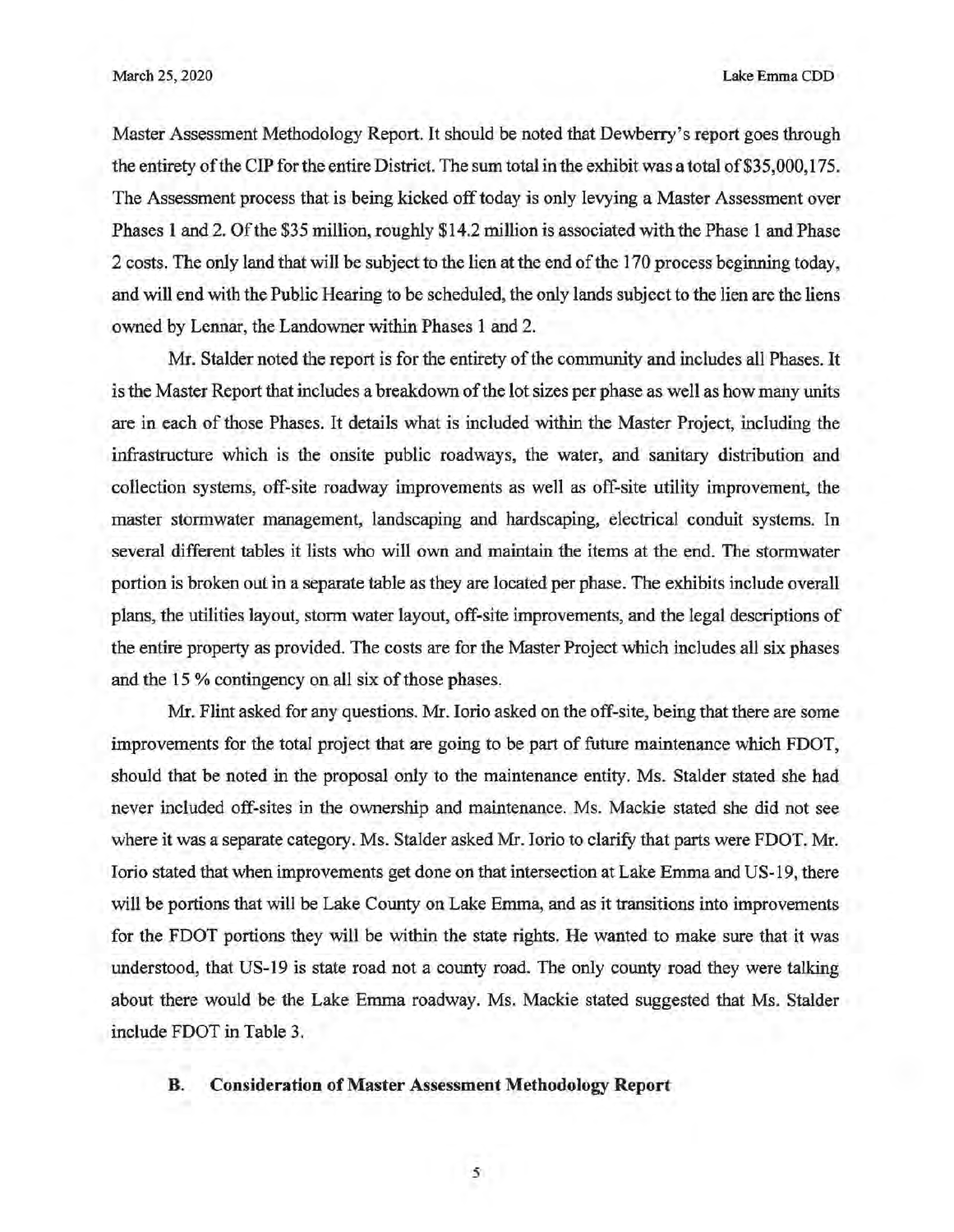March 25, 2020 Lake Emma COD

Mr. Flint stated that yesterday they emailed out a version of the Master Assessment Methodology for Assessment Area 1, which is comprised of Phase 1 and Phase 2. These are the lands that are owned by Lennar. Mr. Flint noted that they are only proposing that a lien be placed on a portion of the project, the portion that Lennar currently owns. Page 9, Table 1 is the Development Program as indicated in the Engineer's Report. It's a combination of single family 40', 50', 60' and 70' product types totaling 425 total units, or 421 equivalent residential units with assigned ERU factors to each one of those single family product types. Table 2, they take the proposed infrastructure costs for Phase 1 and Phase 2, including off-site improvements, which totals \$14,233,787. Table 3 is the bond sizing. If the District was to fund 100% of the identified \$14 million in improvements, they included very conservative estimates as far as capitalized interest, the debt service reserve requirements, etc. That would result in a bond sizing of \$17,490,000. Table 4 shows the allocation of benefit by product type. They are taking the improvement costs, the identified ERU factors, and product type and identifying the benefit that each product type would receive if funding all, \$14,000,000. Table 5 shows the par debt per product type. Table 6 shows the annual assessments per product type if they were to fund 100%. The per unit amounts are likely going to come down when they actually issue bonds. The bond issuance would be driven by a target debt service assessment amount that would bring down the par debt to whatever would be generated by the target assessment per unit amount. Mr. Flint noted that we are doing this to give the Board maximum flexibility when they actually go to issue. Table 7 is the preliminary assessment roll. They have attached is the legal description for the Phase 1 and Phase 2 properties Exhibit 'A'. The Board had no questions on the report.

## **C. Consideration of Resolution 2020-29 Declaring Special Assessments**

Ms. Mackie stated that this Resolution is prescribed by Chapter 170 and is the process by which the District is declaring its intent to levy an assessment following a public hearing on the same. It attaches the Engineer's Report and the Assessment Methodology Report. The version included within the agenda package has blanks in paragraph 3 and 4, which will be filled in with the amounts in the Engineer's Report and then in Mr. Flint's report. They were looking for a motion to approve, she noted this just declares the District's intent and does not formally levy and assessment today. The next resolution will set the Public Hearing and at the conclusion of that process they will formally levy the assessment.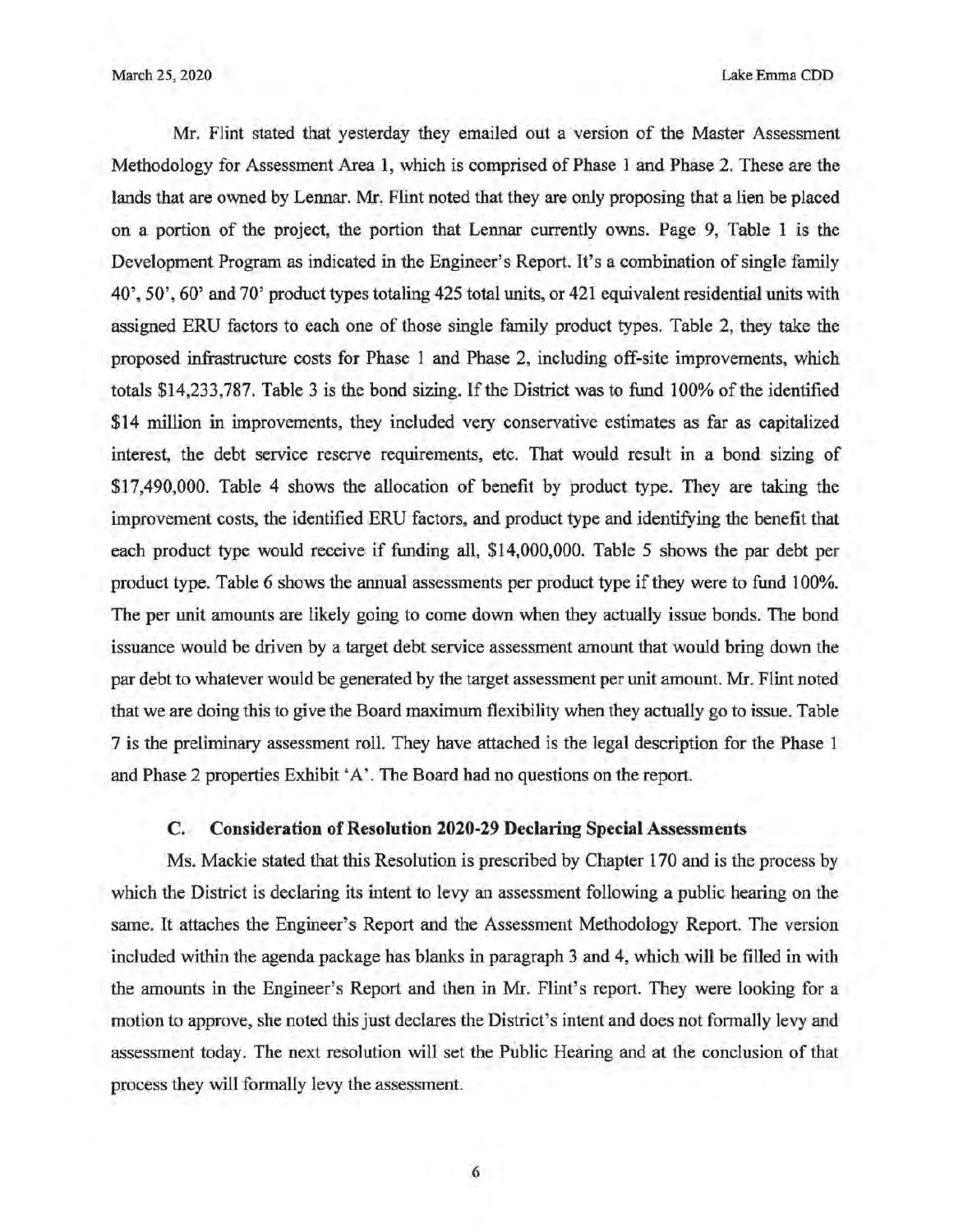On MOTION by Mr. Iorio, seconded by Mr. Morgan, with all in favor, the Resolution 2020-29 Declaring Special Assessments, was approved.

# **D. Consideration of Resolution 2020-30 Setting a Public Hearing for Special Assessments**

Mr. Flint stated Resolution 2020-30 will set the Public Hearing. Mr. Flint recommended the 4<sup>th</sup> Wednesday at 10:00 a.m. on May 27, 2020. Mr. Iorio asked about the coordination with their Legal Counsel to make sure this time coordinates with other Districts they are managing to help with convenience and for expenditures.

> On MOTION by Mr. Morgan, seconded by Mr. Iorio, with all in favor, Resolution 2020-30 Setting a Public Hearing for Special Assessments on Wednesday, May 27, 2020 at 10:00 a.m., was approved.

### **E. Consideration of Bond Resolution 2020-33 -ADDED**

Mr. Flint stated this resolution authorizes the initiation and the bond validation process. Mr. Sanford, with Greenberg Traurig, noted that under Florida law any special assessment bonds that the District issues that has a term of more than five years has to be validated before the Circuit Court. In order to get into court and validate the bonds, the District has to authorize the bonds. This is the resolution that does that. It's the first resolution of two resolutions that the Board will need to adopt to issue the bonds. Since the Engineer's Report covered both of the infrastructure for Phases 1 and 2 as well as the remaining District, this resolution authorizes up to \$50 million of special assessment bonds to be issued in multiple series. The plan is to issue the first series, which is Phases 1 and 2. This resolution authorizes these bonds, to finance the public infrastructure not only for Phases 1 and 2, but for the whole District. It describes the public infrastructure that was enumerated in the Engineer's Report. In addition, there is certain documents that are needed to issue the bonds. One is a Master Trust Indenture, that is the document between the District and the Trustee. In this case, pursuant to this resolution, US Bank is going to be the Bond Trustee. That Master Trust Indenture governs all series of bonds and provides for the rights and remedies and security for the bond holders. The other exhibit to this resolution is a supplemental indenture, and that is also between the District and the Trustee. Every series of bonds will have their own supplemental indenture specific to that particular bond issue. It will have interest rates, the various maturities, the redemption provisions, etc. and it's all blank at this point because they have not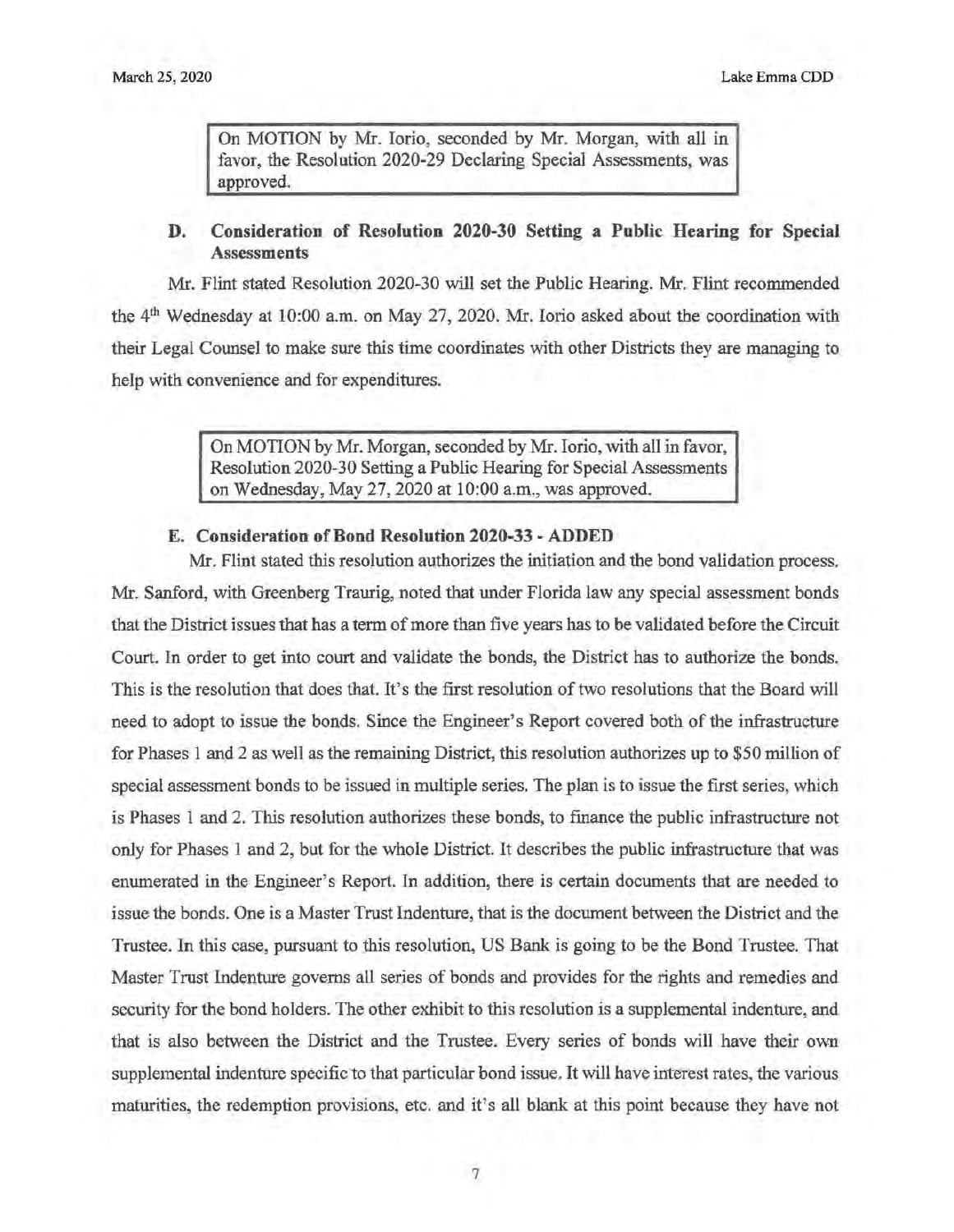gotten close to issuing any series of bonds. Those two exhibits, plus the resolution, are some of the exhibits that Ms. Mackie is going to need to get into court and validate the bonds. Lastly, this resolution authorizes that action to be taken, to actually commence the validation proceedings. The Board had no questions on the resolution.

> On MOTION by Mr. Morgan, seconded by Mr. Beasley, with all in favor, the Bond Resolution 2020-33 Initiating the Bond Validation Process, was approved.

# **EIGHTH ORDER OF BUSINESS Consideration of Resolution 2020-31 Adopting the Annual Meeting Schedule for Fiscal Year 2020**

Mr. Flint stated this had been deferred this item from the Organizational agenda so that Lennar had an opportunity to provide input on the meeting date. Mr. Flint recommended the 4<sup>th</sup> Wednesday each month as an established meeting date.

> On MOTION by Mr. Morgan, seconded by Mr. Iorio, with all in favor, Resolution 2020-31 Adopting the Annual Meeting Schedule for Fiscal Year 2020 as the 4<sup>th</sup> Wednesday of each month at 10:00 AM at the Cooper Memorial Library, was approved.

# **NINTH ORDER OF BUSINESS Consideration of Resolution 2020-32 Designating the Location of the Local District Records Office**

Mr. Flint stated he wasn't sure they had the address for that established at this time, so he requested this be deferred to the next agenda. Mr. Flint noted if Lennar had a construction office set up on-site, they could look at using that.

# **TENTH ORDER OF BUSINESS Staff Reports**

# **A. Attorney**

Ms. Mackie thanked to those physically present in their cars given the Executive Order issued by the Governor that eases the restrictions on the Sunshine Law. She thanked Mr. Flint and his team for working in the background to determine the best way to provide public access to meetings now that the Board can attend remotely. Their physical location won't be required on a going forward basis. They will be posting a different type of notice that provides for that public access. They can continue to meet separate and apart from one another until hopefully the situation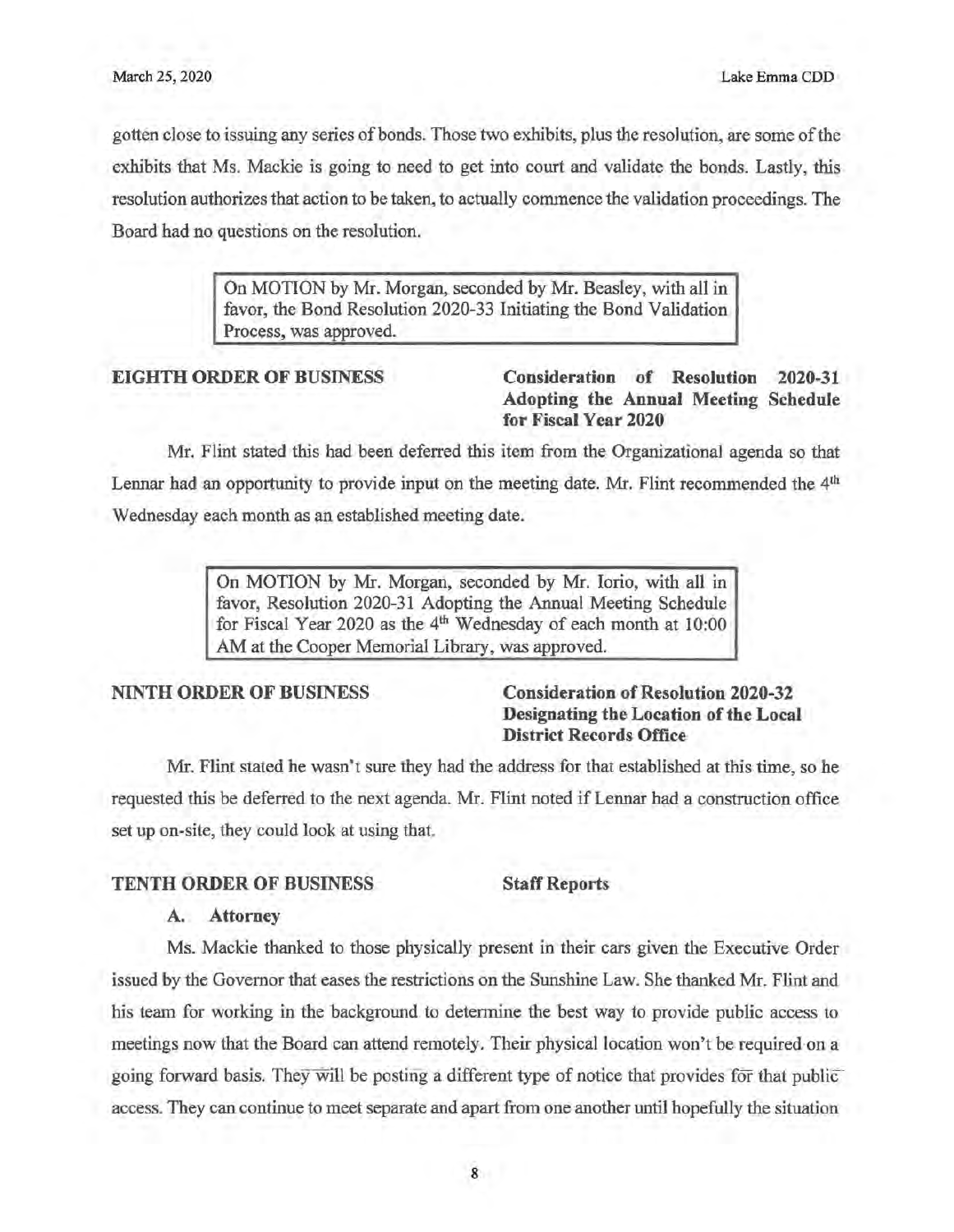resolves itself. She noted that they will be working, now that the Board has authorized us to pursue validation proceedings, with getting a complaint together and filing that with the court. As a caveat, courts in different jurisdictions are dealing with this separately. Some aren't calendaring any hearings while some are already moving to remote hearing capability as well. It will be in flux as the court system gets its hands around the situation.

#### **B. Engineer**

Mr. Stalder had nothing additional to report.

### **C. District Manager's Report**

#### i. **Balance Sheet and Income Statement**

Mr. Flint noted that that the unaudited financials were in the agenda, but no action is required. The Board had no questions.

#### ii. **Ratification of Funding Requests #2** - **#3**

Mr. Flint noted that ratification of Funding Request #2 and #3. These are transmitted to Lennar under the Developer funding agreement. Funding Request #2 is for District Counsel services. Funding Request #3 is for the State Special District annual fee, District Management, and District Counsel services.

> On MOTION by Mr. Iorio, seconded by Mr. Morgan, with all in favor, the Funding Request  $#2$  and  $# 3$ , was ratified.

**ELEVENTH ORDER OF BUSINESS Other Business** 

There being none, the next item followed.

# **TWELTH ORDER OF BUSINESS Supervisor's Business**

There being none, the next item followed.

**THIRTEENTH ORDER OF BUSINESS Adjournment**